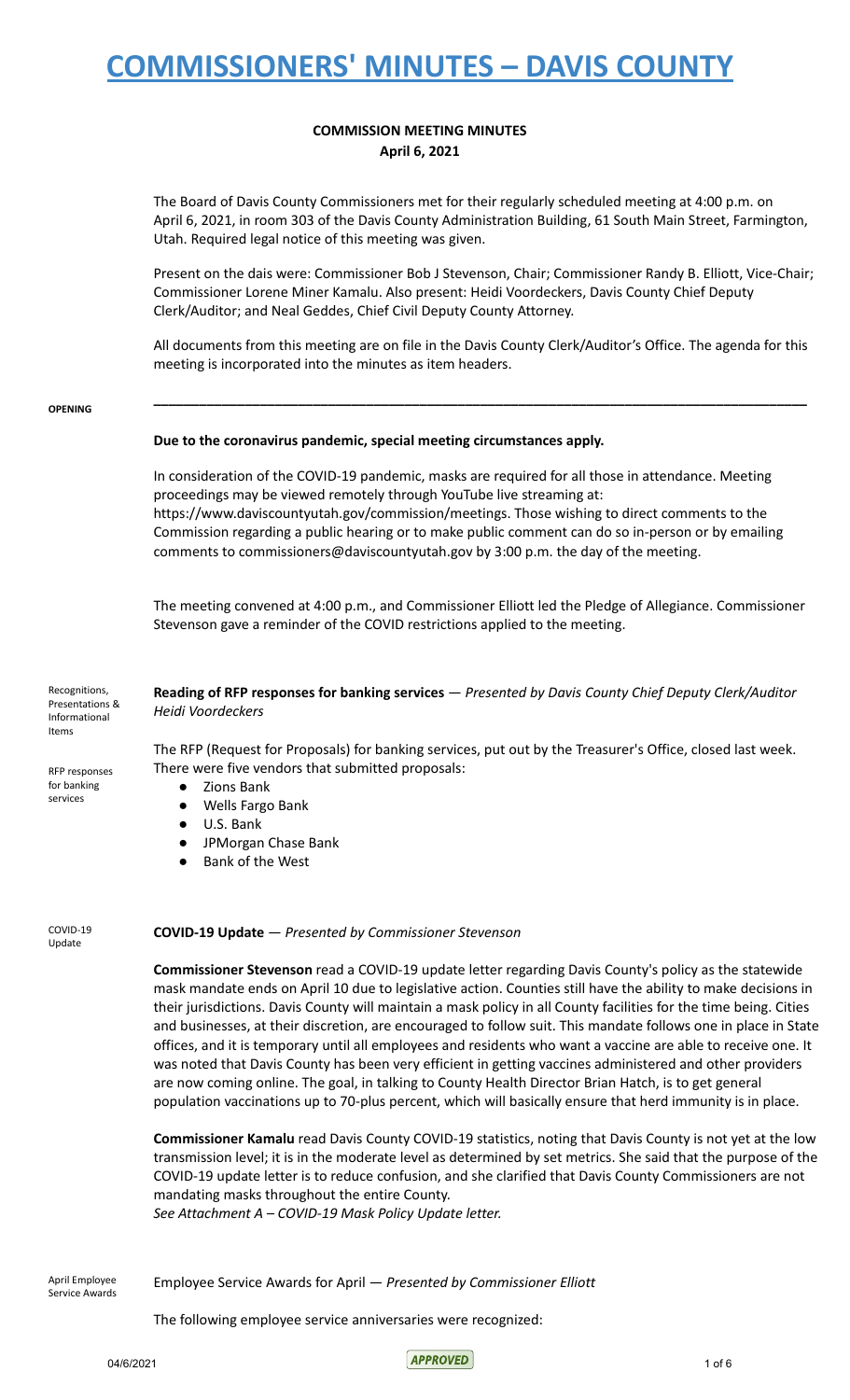JC (John) Ynchausti, Justice Court Gary Cobia, Sheriff Jonathan Black, Corrections Michael Thon, Sheriff Caitlin Pratt, Health Administration Leslie McEwan, Library Robert Cook, Health Senior Services Sheryl Knight, Health Senior Services **Twenty Years** Jackie Smith, Health Senior Services **Brian Marley, Sheriff's Office** Jon Laybourne, Davis Park

# **Five Years Fifteen Years**

**Thirty Years Ten Years** Mitch Matern, Sheriff's Office Janine Nishiguchi, Library **Randall Smith, Sheriff's Office** 

The employees were thanked for their great work, and they will be awarded certificates and gift cards.

**\_\_\_\_\_\_\_\_\_\_\_\_\_\_\_\_\_\_\_\_\_\_\_\_\_\_\_\_\_\_\_\_\_\_\_\_\_\_\_\_\_\_\_\_\_\_\_\_\_\_\_\_\_\_\_\_\_\_\_\_\_\_\_\_\_\_\_\_\_\_\_\_\_\_\_\_\_\_\_\_\_\_\_\_\_\_\_\_**

**\_\_\_\_\_\_\_\_\_\_\_\_\_\_\_\_\_\_\_\_\_\_\_\_\_\_\_\_\_\_\_\_\_\_\_\_\_\_\_\_\_\_\_\_\_\_\_\_\_\_\_\_\_\_\_\_\_\_\_\_\_\_\_\_\_\_\_\_\_\_\_\_\_\_\_\_\_\_\_\_\_\_\_\_\_\_\_\_**

**PUBLIC COMMENTS**

Members of the public were invited to make comments to the Commission; no comments were made.

#### **PUBLIC HEARINGS**

Resolution #2020-173-D to adopt **Community** Development Block Grant (CDBG-CV) Cares Act Funding received from U S Department of Housing and Urban Development (HUD) to add new projects

**Public Hearing Notice —** Community Development Block Grant (CDBG-CV) Cares Act Funding

**1. Resolution #2020-173-D to adopt Community Development Block Grant (CDBG-CV) Cares Act Funding received from U S Department of Housing and Urban Development (HUD) to add new projects** — *Presented by Community and Economic Development Director Kent Andersen*

A public hearing and resolution were introduced regarding the Davis County Community Development Block Grant (CDBG-CV), Program Year 2020, for an Annual Action Plan amendment. Any time additional projects are added to a Community Development Block Grant program, which are considered substantial amendments, a public hearing is required to make the amendments and to include those projects in the plan. The projects to be considered in this public hearing were: Vehicles for mass vaccination through the Health Department; and a vehicle for food delivery for the Bountiful Food Pantry. Typically, a 30-day public notice is required but, due to this being CV (coronavirus) funding, a five-day notice was approved; it was noticed in the newspaper for at least five days prior to this meeting.

Commissioner Stevenson opened the Public Hearing and invited comment; there were no comments made.

A motion was made to close the Public Hearing and adopt the resolution on the Community Development Block Grant.

> Motion: Com. Kamalu Seconded: Com. Elliott All voted Aye

**Public Hearing Notice —** Consider additional budget appropriation requests

**2. Resolution #2021-145 to adopt additional budget appropriations for the 2021 Davis County budget** — *Presented by Chief Deputy Clerk/Auditor Heidi Voordeckers*

A public hearing and resolution were introduced regarding the adoption of additional budget appropriations. The key purpose of this amendment and corresponding hearing is for the Emergency Rental Assistance program, for which funding was received in January. Appropriations were also requested by various departments. Heidi Voordeckers read the list of requests. *See Attachment B, April 6, 2021 Resolution & Budget Opening Items.*

Commissioner Stevenson opened the Public Hearing and invited comment; no comment was made.

A motion was made to close the public hearing and approve the resolution to adopt the additional budget appropriations for 2021.

Resolution #2021-145 to adopt additional budget appropriations for the 2021 Davis County budgety Events Center parking lot

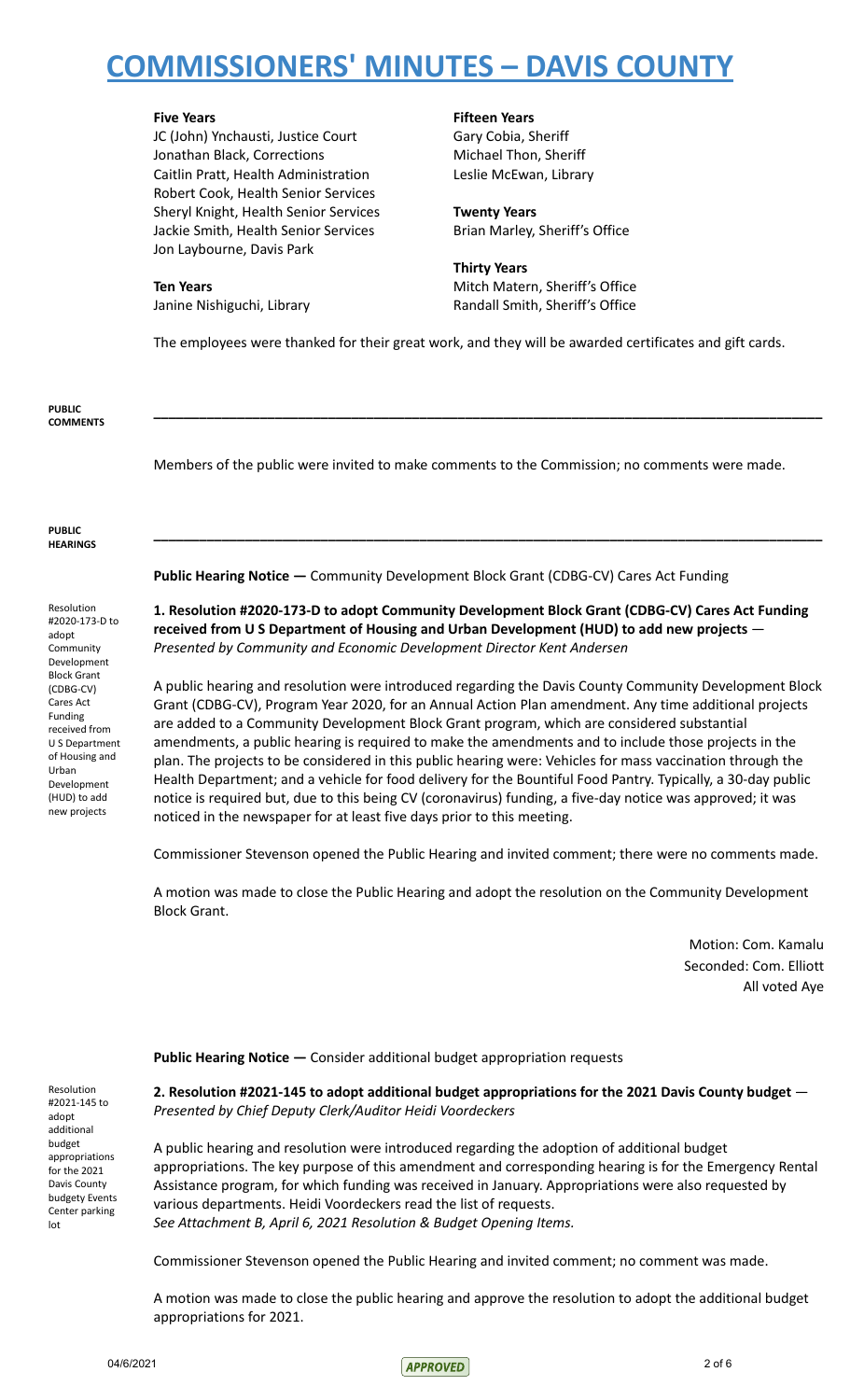Motion to Approve: Com. Elliott Seconded: Com. Kamalu All voted Aye

#### **BUSINESS/ ACTION**

### *Clerk/Auditor*

Ordinance #2-2021 amending Sections 2.42.050 and 2.42.060 of the Davis County Code regarding procurement and disposal of **County** property

### *CED/Legacy Events Center*

Agreement #2021-146 with Utah Sports Car Club of America for sports car rally course racing in the LEC parking lot

Amendment #2021-83-A with Can-Do Landscaping for drilling under the sidewalk to hook up secondary waterline

Summary List #2021-147 of rental agreements at LEC as of March 28, 2021

Summary List #2021-148 of rental agreements at LEC as of March 29, 2021

### *Facilities Management*

Agreement #2021-149 with Lawn Butler for landscape service at the Public Works Administration Building

**3. Ordinance #2-2021 amending Sections 2.42.050 and 2.42.060 of the Davis County Code regarding the procurement and disposal of County property** — *Presented by Chief Deputy Clerk/Auditor Heidi Voordeckers*

**\_\_\_\_\_\_\_\_\_\_\_\_\_\_\_\_\_\_\_\_\_\_\_\_\_\_\_\_\_\_\_\_\_\_\_\_\_\_\_\_\_\_\_\_\_\_\_\_\_\_\_\_\_\_\_\_\_\_\_\_\_\_\_\_\_\_\_\_\_\_\_\_\_\_\_\_\_\_\_\_\_\_\_\_\_\_\_\_**

An ordinance was presented amending Ordinance 2.42.050 relating to the disposal of personal property and Ordinance 2.42.060, which is for the disposal of real property. The current ordinance, without revisions, involves the Property Committee in any type of surplus disposal from old furniture to real property. This provides clarifying language to allow the purchasing agent to handle disposals through appropriate methods, such as public auction, but it leaves real property disposal with the five-member Property Committee.

4. Agreement #2021-146 with Utah Sports Car Club of America for sports car rally course racing in the **Legacy Events Center parking lot** — *Presented by Community and Economic Development Director Kent Andersen*

An agreement with the Utah Sports Car Club of America was introduced. The event will occur April 11 through June 27, [2021,] on five separate Sundays. The receivable amount is \$4,635.

**5. Amendment #2021-83-A with Can-Do Landscaping for time and equipment to drill under the sidewalk to hook up secondary waterline** — *Presented by Community and Economic Development Director Kent Andersen*

An amendment was introduced to a contract with Can-Do Landscaping, for an increase of \$1,400 to bore under the sidewalk to hook up a secondary water line. The total payable amount is \$11,839.

**6. Summary List #2021-147 of rental agreements as of March 28, 2021 at the Legacy Events Center** — *Presented by Community and Economic Development Director Kent Andersen*

A summary list of 11 Legacy Events Center agreements was presented, covering activities March 2 [2021], through May 23 [7/30/22]. The total receivable amount is \$4,861.15.

**7. Summary List #2021-148 of rental agreements as of March 29, 2021 at the Legacy Events Center** — *Presented by Community and Economic Development Director Kent Andersen*

A summary list of 12 Legacy Events Center agreements was presented, covering activities March 2 through May 28, [2021]. The total receivable amount is \$1,389.98.

**8. Agreement #2021-149 with Lawn Butler for landscape service at the Public Works Administration Building** — *Presented by Facilities Director Lane Rose*

An agreement was presented with Lawn Butler, the County's current landscape contractor, to do enhancement work at the entrance of the Public Works Administrative Building. This work was budgeted last year; however, due to resource demands, not having inmate workers, and other projects, it couldn't be done. It was decided, instead, to contract the project out with Lawn Butler. Beginning and ending dates are flexible. The payable amount is up to \$7,000.

04/6/2021 3 of 6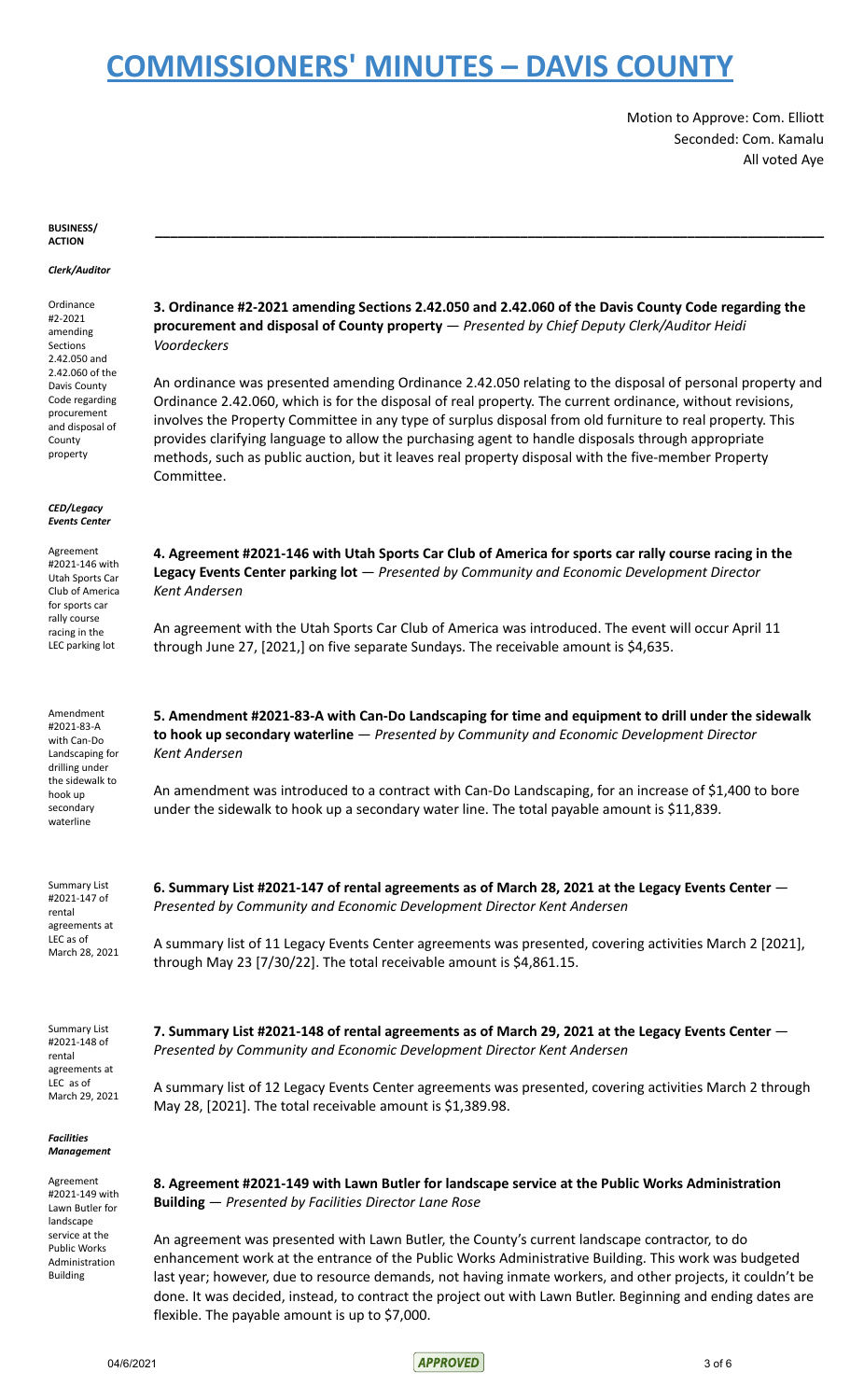Amendment #2021-44-A with Eagle Environmental Inc. for removal of hazardous waste

## **9. Amendment #2021-44-A with Eagle Environmental Inc. for removal of hazardous waste** — *Presented by Facilities Director Lane Rose*

A change order was introduced to a contract with Eagle Environmental for the Memorial Courthouse project. As discussed in past meetings, mastic and asbestos tile were discovered on concrete in the basement of the building. It all had to be removed, including the concrete, and is all considered asbestos waste. The original proposal for removal would have cost about \$27,000. Lane Rose asked if removal could be charged at time and material, saving the County about \$4,000 by capturing the true costs of labor. Beginning and ending contract dates are flexible.

#### *Golf Course*

Agreement #2021-150 with Derek Schmehl for profit sharing contract to assist in running Davis Park Shop and the men's and women's associations and tournaments

## **10. Agreement #2021-150 with Derek Schmehl for a profit sharing contract to assist in running Davis Park Shop and the men's and women's associations and tournaments** — *Presented by Zach Johnson, Assistant Golf Professional*

A contract with Derek Schmehl was presented for a profit sharing plan between the golf course and Schmel, who is now the assistant pro at Davis Park. He comes with 25 years of experience in the golf business and 15-plus years as a head professional at Rose Park. The hiring of Schmel is the final piece of restructuring the golf courses. At the golf courses, pros organize and operate a plethora of leagues and tournaments which benefit both the golf course and the merchandising concessions, and to be compensated and incentivized in these agreements is very beneficial to both the golf course and professionals. Having all five professionals contractually obligated to this arrangement helps disperse responsibility. The contract period is 01/01/2021 to 12/31/2023. Payment is based on net profits of the pro shop sales using a contract percentage.

In response to a question, Commissioners were informed that Davis Park is having a good year, aside from the driving range which is closed and under construction. Green fees, carts, and tournament prize entry numbers are up substantially.

#### *Health Dept.*

Agreement #2021-151 with Farmington City for use of County bus to view examples of affordable housing options

Agreement #2021-152 with Honey Bucket Services for delivery and cleanings for portables at the mass vaccination clinic at LEC

#### **Information Services**

Amendment #2020-156-A with ConvergeOne for renewal of OPENTEXT CX-E SUPPORT 2021

### *Public Works*

Agreement #2021-153 with Jones & Associates for professional engineering services for 650 North

**11. Agreement #2021-151 with Farmington City for use of a County bus to view examples of affordable housing options** — *Presented by Commissioner Kamalu*

From Senior Services, an agreement was presented for Farmington City to use a Health Department bus to look at examples of housing in other locations. The contract is for 04/08/2021. The receivable amount is dependent upon the costs incurred.

**12. Agreement #2021-152 with Honey Bucket Services for delivery and twice a week cleanings for two regular and two ADA portables at the mass vaccination clinic at the Legacy Center** — *Presented by Commissioner Kamalu*

An agreement from Health Administration, with Honey Bucket Services, was presented. It is a service provider contract for delivery and twice a week cleanings for two regular and two ADA portables at the mass vaccination clinic at the Legacy Events Center. The contract begins 03/01/2021 and there is no ending date. The payable amount is \$1,392 per month.

**13. Amendment #2020-156-A with ConvergeOne for renewal of OPENTEXT CX-E SUPPORT 2021** — *Presented by Information Services Director Mark Langston*

A renewal of a service agreement for the County's voicemail system, from OPENTEXT, was introduced. The contract period is 4/13/21 to 4/13/22 [4/29/2021 to 4/28/2022]. The payable amount is \$5,228.80.

# **14. Agreement #2021-153 with Jones & Associates for professional engineering services for 650 North Street rebuild design and construction management** — *Presented by Public Works Director Adam Wright*

An agreement with Jones & Associates, for design for the reconstruction of 650 North, was presented. This is the road from the gate to Davis County's Public Works shop to the gate of the shooting range. This summer's reconstruction will coincide with Fruit Heights City's replacement of 650 coming down to

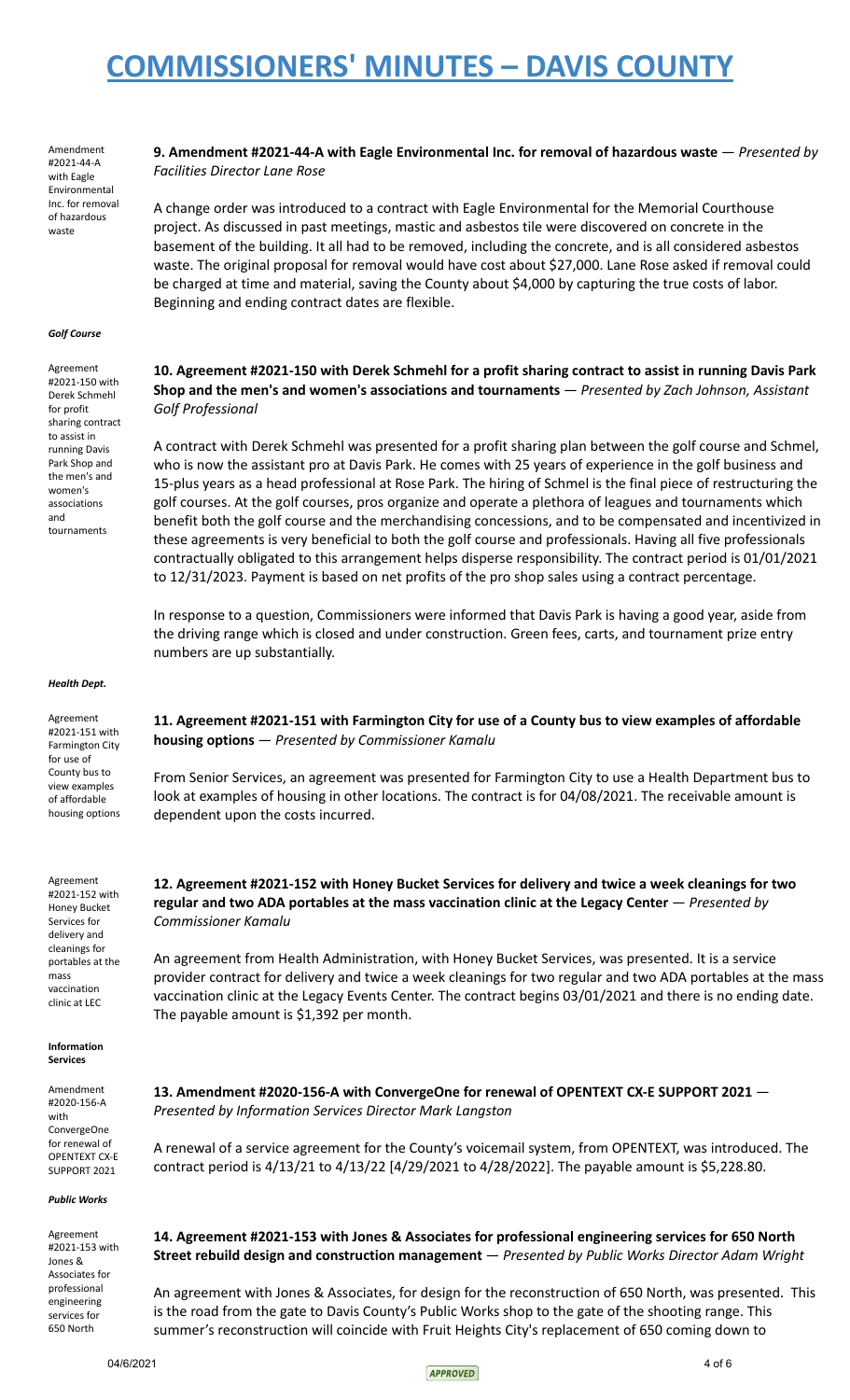The contract period is 03/30/2021 to 12/31/2021. The payable amount is \$9,797.

Mountain Road, so the whole stretch will be replaced and in good shape for the new highway coming in.

Street rebuild design and construction management

Amendment #2018-349-K with Wardell Brothers Construction, Inc. for extension of warranty of asphalt portion of Mutton Hollow Road street rebuild project **15. Amendment #2018-349-K with Wardell Brothers Construction, Inc. for extension of warranty of asphalt portion of Mutton Hollow Road street rebuild project** — *Presented by Public Works Director Adam Wright* An amendment was introduced to a contract with Wardell Brothers Construction related to the reconstruction of Mutton Hollow in 2019. Some issues were noticed with the quality of installation of the asphalt. After meeting with them last year, the contractor and the provider of the asphalt said they would double the warranty on the road to ensure that if there were any mistakes made it would show up in that amount of time. The warranty has been extended to six years. It took a while for the agreement to pass back and forth between legal, so the County is now two years (almost three years) into the warranty. The road is still holding up pretty well, and the cracking seen is what would be expected for a road of that age. The amendment dates for the warranty are 04/06/2021 to 12/03/2024. There is no additional financial information for the warranty extension. *Sheriff's Office* Interlocal Agreement #2021-154 with Clinton City to provide dispatch services for police and fire **16. Interlocal Agreement #2021-154 with Clinton City to provide dispatch services for police and fire** — *Presented by Chief Deputy Susan Poulsen* An interlocal agreement with Clinton City, for dispatch services for police and fire, was presented. The contract period is 07/01/2021 through 06/30/2022. The cost for fire dispatch is \$41,536, and police dispatch is \$44,982, for a total of \$86,518. Interlocal Agreement #2021-155 with Sunset City to provide dispatch services for police **17. Interlocal Agreement #2021-155 with Sunset City to provide dispatch services for police** — *Presented by Chief Deputy Susan Poulsen* An interlocal agreement with Sunset City, for dispatch services for police, was presented. The contract period is 07/01/2021 through 06/30/2022. The receivable amount is \$19,992.

Motion to approve Business and Action Items 3-17, as presented: Com. Kamalu Seconded: Com. Elliott All voted Aye

Commissioner Elliott moved to recess to the Board of Equalization. Commissioner Kamalu seconded the motion. All voted Aye.

**\_\_\_\_\_\_\_\_\_\_\_\_\_\_\_\_\_\_\_\_\_\_\_\_\_\_\_\_\_\_\_\_\_\_\_\_\_\_\_\_\_\_\_\_\_\_\_\_\_\_\_\_\_\_\_\_\_\_\_\_\_\_\_\_\_\_\_\_\_\_\_\_\_\_\_\_\_\_\_\_\_\_\_\_\_\_\_\_**

**BOARD OF EQUALIZATION**

Property Tax Register

Property Tax Register matters were presented by Heidi Voordeckers, Chief Deputy Clerk/Auditor, as follows:

# **Auditor's Adjustments**

Three corrections applying approximately \$6,200 in Veteran Abatements to three separate properties for Tax Year 2020.

## **Assessor's Adjustments**

One Residential Exemption that has been granted for 2020, and the amount of the adjustment is \$1,788.96.

Motion to Approve: Com. Elliott Seconded: Com. Kamalu All voted Aye